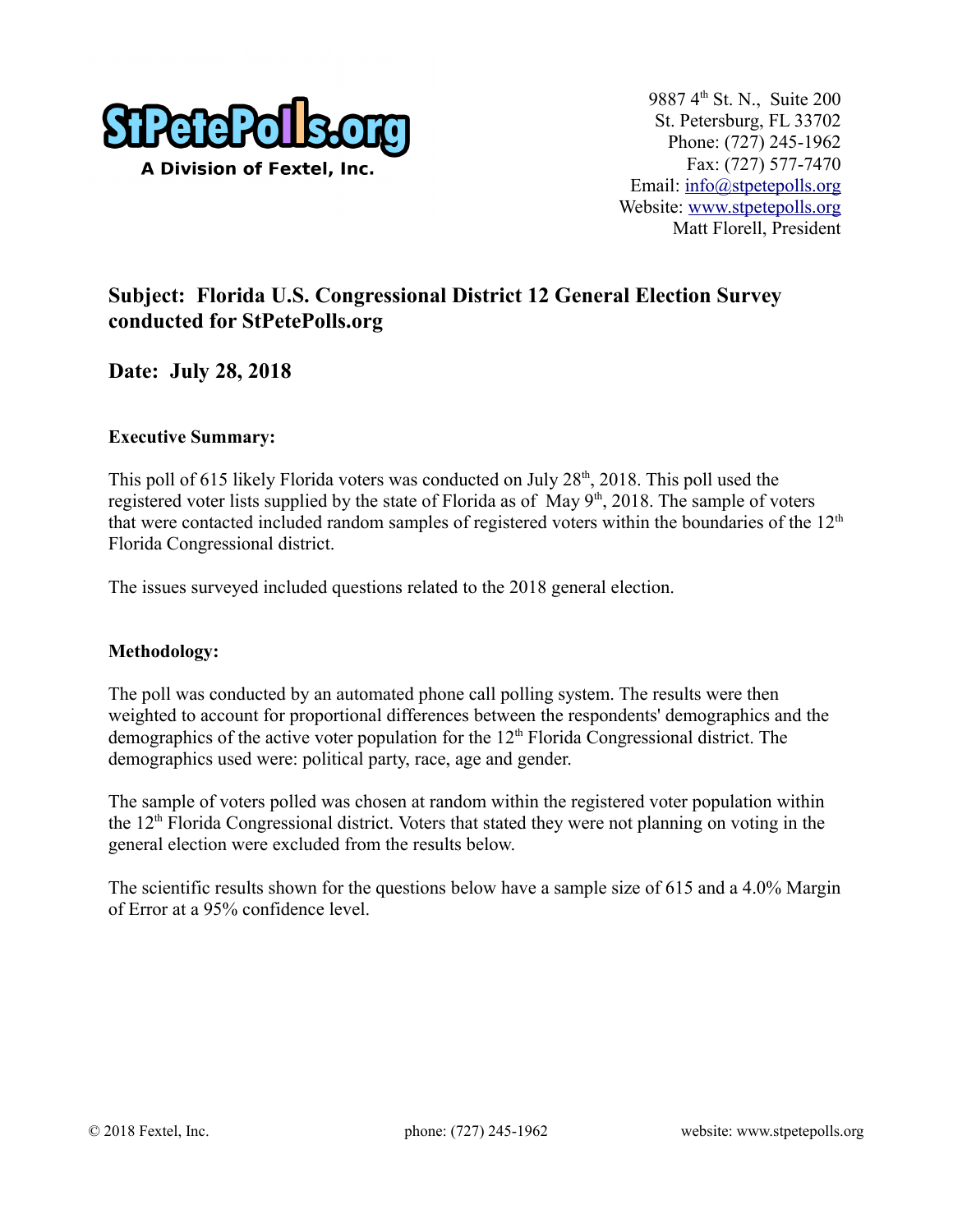## **Summary of Scientific Results:**

**If the General Election for the US House of Representatives District 12 seat were held today who would you vote for: Gus Bilirakis or Christopher Hunter?** 

| Gus Bilirakis:             | 49.1% |
|----------------------------|-------|
| <b>Christopher Hunter:</b> | 29.7% |
| Undecided:                 | 21.2% |

#### **Do you have a favorable or unfavorable opinion of Gus Bilirakis?**

| Favorable:   | 51.0% |
|--------------|-------|
| Unfavorable: | 28.0% |
| Unsure:      | 21.0% |

#### **Do you have a favorable or unfavorable opinion of Christopher Hunter?**

| Favorable:   | 24.5% |
|--------------|-------|
| Unfavorable: | 16.2% |
| Unsure:      | 59.3% |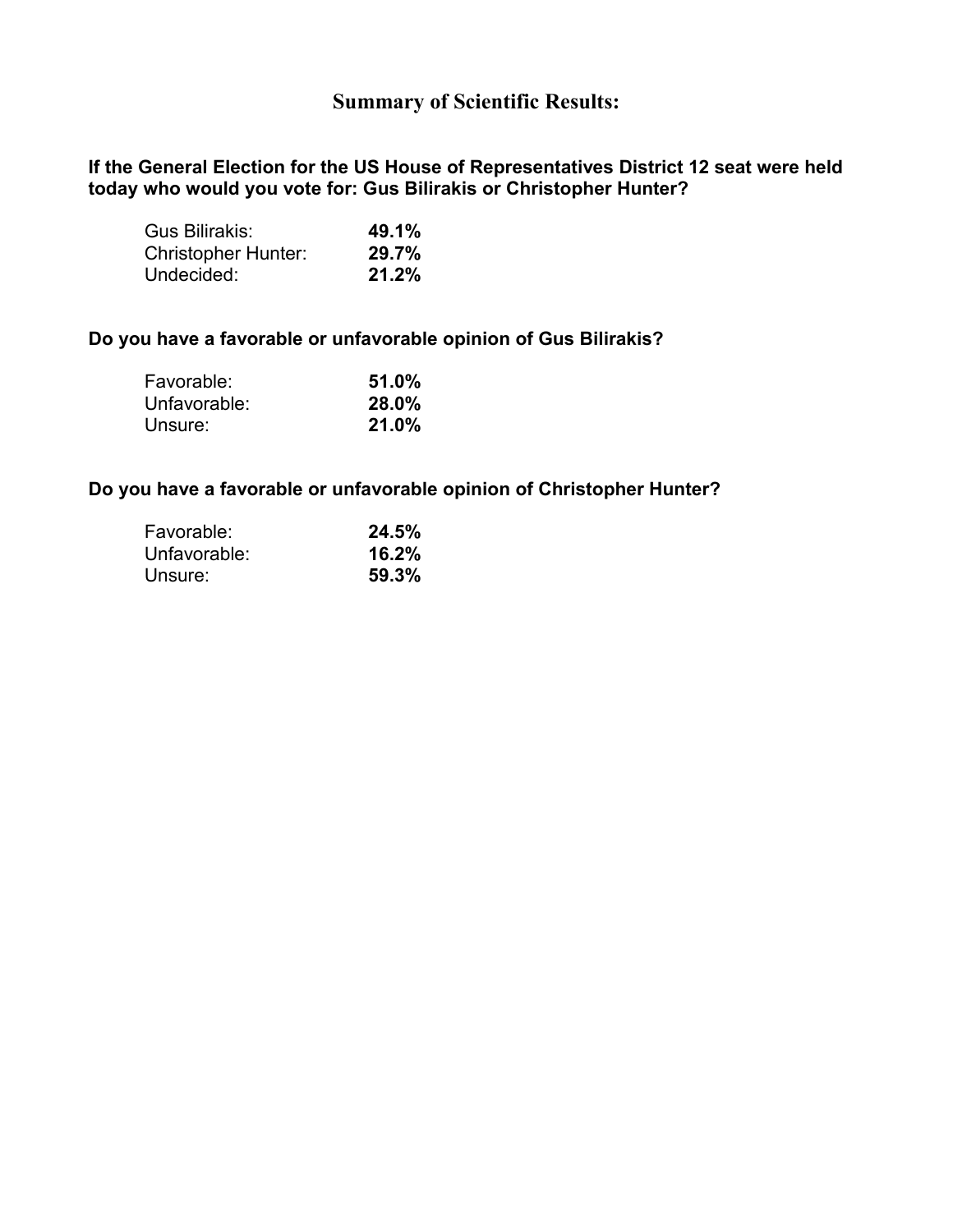### **Detailed Results with Demographic Breakdowns for Each Question:**

#### **If the General Election for the US House of Representatives District 12 seat were held today who would you vote for: Gus Bilirakis or Christopher Hunter?**

| Gus Bilirakis:             | 49.1% |
|----------------------------|-------|
| <b>Christopher Hunter:</b> | 29.7% |
| Undecided:                 | 21.2% |

Non-Weighted Results and Demographic Breakdowns:

| Bilirakis:<br>Hunter:<br>Undecided: | 49.3%<br>29.8%<br>21.0%                         |                      |       |                          |       |
|-------------------------------------|-------------------------------------------------|----------------------|-------|--------------------------|-------|
|                                     |                                                 |                      |       |                          |       |
| <b>Political Party Breakdown:</b>   | Democratic Party 192 responses                  |                      |       |                          |       |
| <b>Bilirakis:</b>                   | 27.1%                                           | Hunter:              | 52.6% | Undecided:               | 20.3% |
|                                     | Republican Party 266 responses                  |                      |       |                          |       |
| <b>Bilirakis:</b>                   |                                                 | 66.5% Hunter:        | 14.7% | Undecided:               | 18.8% |
| Bilirakis:                          | Independent Voter 157 responses                 | 47.1% Hunter: 27.4%  |       | Undecided:               | 25.5% |
| Race Breakdown:                     |                                                 |                      |       |                          |       |
|                                     | White, Not Hispanic 547 responses               |                      |       |                          |       |
| <b>Bilirakis:</b>                   | 49.2%                                           |                      |       | Hunter: 31.3% Undecided: | 19.6% |
|                                     | Black, Not Hispanic 14 responses                |                      |       |                          |       |
| <b>Bilirakis:</b>                   | 28.6%                                           | Hunter: 21.4%        |       | Undecided:               | 50.0% |
| <b>Bilirakis:</b>                   | Asian or Pacific Islander 11 responses<br>72.7% | Hunter: 0%           |       | Undecided:               | 27.3% |
| <b>Bilirakis:</b>                   | Hispanic 20 responses<br>50.0%                  | Hunter:              | 15.0% | Undecided:               | 35.0% |
|                                     |                                                 |                      |       |                          |       |
| <b>Bilirakis:</b>                   | Other or Unknown 23 responses<br>52.2%          | <b>Hunter: 26.1%</b> |       | Undecided:               | 21.7% |
| <b>Gender Breakdown:</b>            |                                                 |                      |       |                          |       |
| Male 279 responses                  |                                                 |                      |       |                          |       |
| <b>Bilirakis:</b>                   | 49.1%                                           |                      |       | Hunter: 30.8% Undecided: | 20.1% |
|                                     | Female 336 responses                            |                      |       |                          |       |
| <b>Bilirakis:</b>                   | 49.4%                                           |                      |       | Hunter: 28.9% Undecided: | 21.7% |
| Age Breakdown:                      |                                                 |                      |       |                          |       |
| 18 to 29 44 responses               |                                                 |                      |       |                          |       |
| <b>Bilirakis:</b>                   | 47.7%                                           |                      |       | Hunter: 36.4% Undecided: | 15.9% |
|                                     | 30 to 49 166 responses                          |                      |       |                          |       |
| <b>Bilirakis:</b>                   | 41.0%                                           | Hunter: 32.5%        |       | Undecided:               | 26.5% |
| <b>Bilirakis:</b>                   | 50 to 69 246 responses<br>49.6%                 | Hunter: 31.7%        |       | Undecided:               | 18.7% |
|                                     |                                                 |                      |       |                          |       |
| <b>Bilirakis:</b>                   | 70 and up 159 responses<br>57.9%                | Hunter: 22.0%        |       | Undecided:               | 20.1% |
|                                     |                                                 |                      |       |                          |       |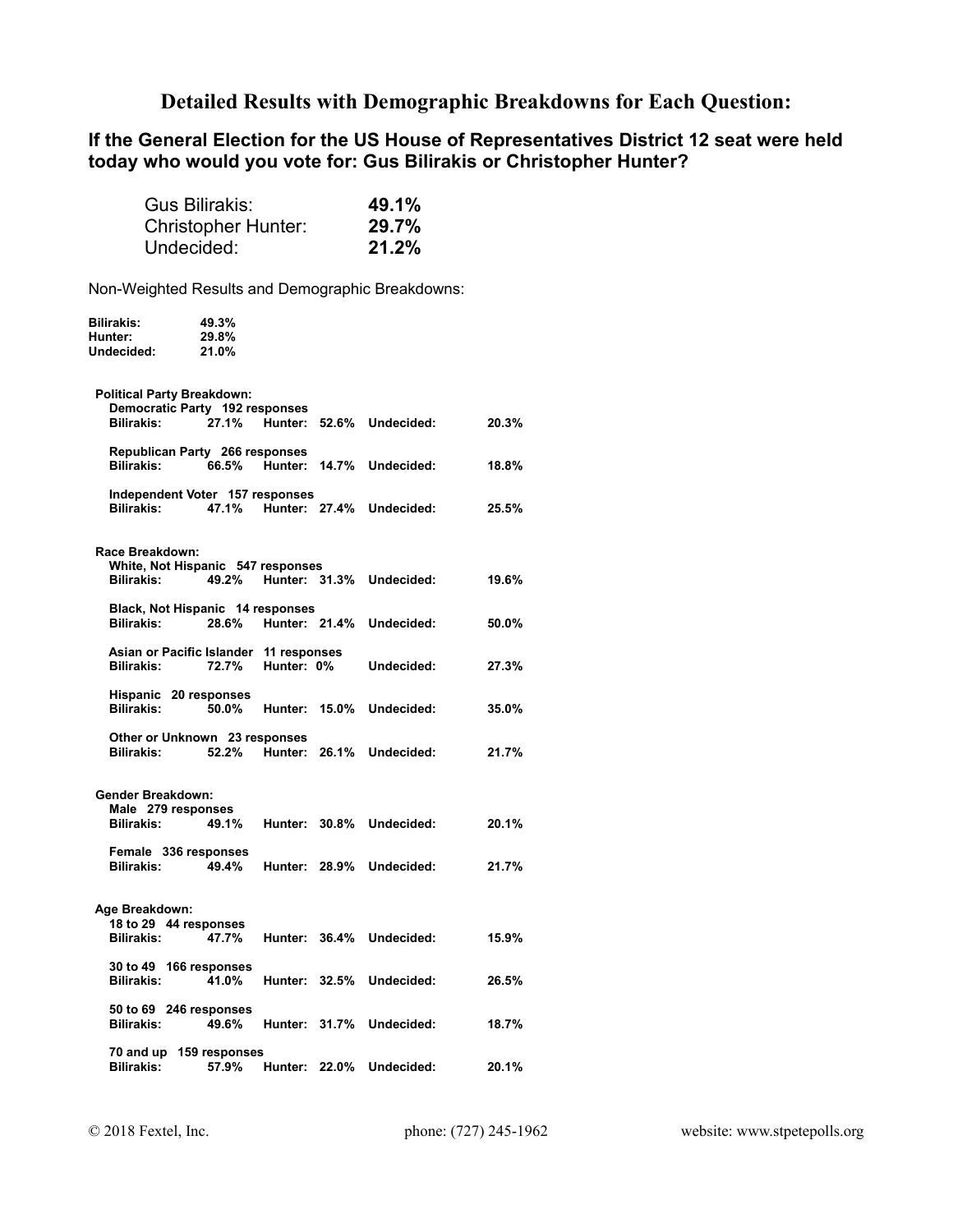# **Do you have a favorable or unfavorable opinion of Gus Bilirakis?**

| Favorable:<br>Unsure:                                                             | Unfavorable:            |                                                        | 51.0%<br>28.0%<br>21.0% |                      |       |
|-----------------------------------------------------------------------------------|-------------------------|--------------------------------------------------------|-------------------------|----------------------|-------|
| Non-Weighted Results and Demographic Breakdowns:                                  |                         |                                                        |                         |                      |       |
| Favorable:<br>Unfavorable:<br>Unsure:                                             | 51.1%<br>28.0%<br>21.0% |                                                        |                         |                      |       |
| <b>Political Party Breakdown:</b><br>Democratic Party 192 responses<br>Favorable: | 29.7%                   | Unfavorable:                                           |                         | 47.9% Unsure:        | 22.4% |
| Republican Party 266 responses<br>Favorable:                                      |                         | 66.9% Unfavorable:                                     |                         | <b>15.8% Unsure:</b> | 17.3% |
| Independent Voter 157 responses<br>Favorable:                                     | 50.3%                   | Unfavorable:                                           | 24.2%                   | Unsure:              | 25.5% |
| Race Breakdown:<br>White, Not Hispanic 547 responses<br>Favorable:                |                         | 50.8% Unfavorable:                                     |                         | 28.5% Unsure:        | 20.7% |
| Black, Not Hispanic 14 responses<br>Favorable:                                    | 35.7%                   | Unfavorable:                                           |                         | 35.7% Unsure:        | 28.6% |
| Favorable:                                                                        | 81.8%                   | Asian or Pacific Islander 11 responses<br>Unfavorable: | 0%                      | Unsure:              | 18.2% |
| Hispanic 20 responses<br>Favorable:                                               | 50.0%                   | Unfavorable:                                           |                         | 25.0% Unsure:        | 25.0% |
| Other or Unknown 23 responses<br>Favorable:                                       | 52.2%                   | Unfavorable:                                           | 26.1%                   | Unsure:              | 21.7% |
| <b>Gender Breakdown:</b><br>Male 279 responses<br>Favorable:                      | 51.3%                   | Unfavorable:                                           |                         | 29.0% Unsure:        | 19.7% |
| Female 336 responses<br>Favorable:                                                | 50.9%                   | Unfavorable:                                           | 27.1%                   | Unsure:              | 22.0% |
| Age Breakdown:<br>18 to 29 44 responses<br>Favorable:                             | 52.3%                   | Unfavorable:                                           |                         | 31.8% Unsure:        | 15.9% |
| 30 to 49 166 responses<br>Favorable:                                              | 44.6%                   | Unfavorable:                                           |                         | 29.5% Unsure:        | 25.9% |
| 50 to 69 246 responses<br>Favorable:                                              | 52.4%                   | Unfavorable:                                           | 30.5%                   | Unsure:              | 17.1% |
| 70 and up 159 responses<br>Favorable:                                             | 55.3%                   | Unfavorable:                                           | 21.4%                   | Unsure:              | 23.3% |